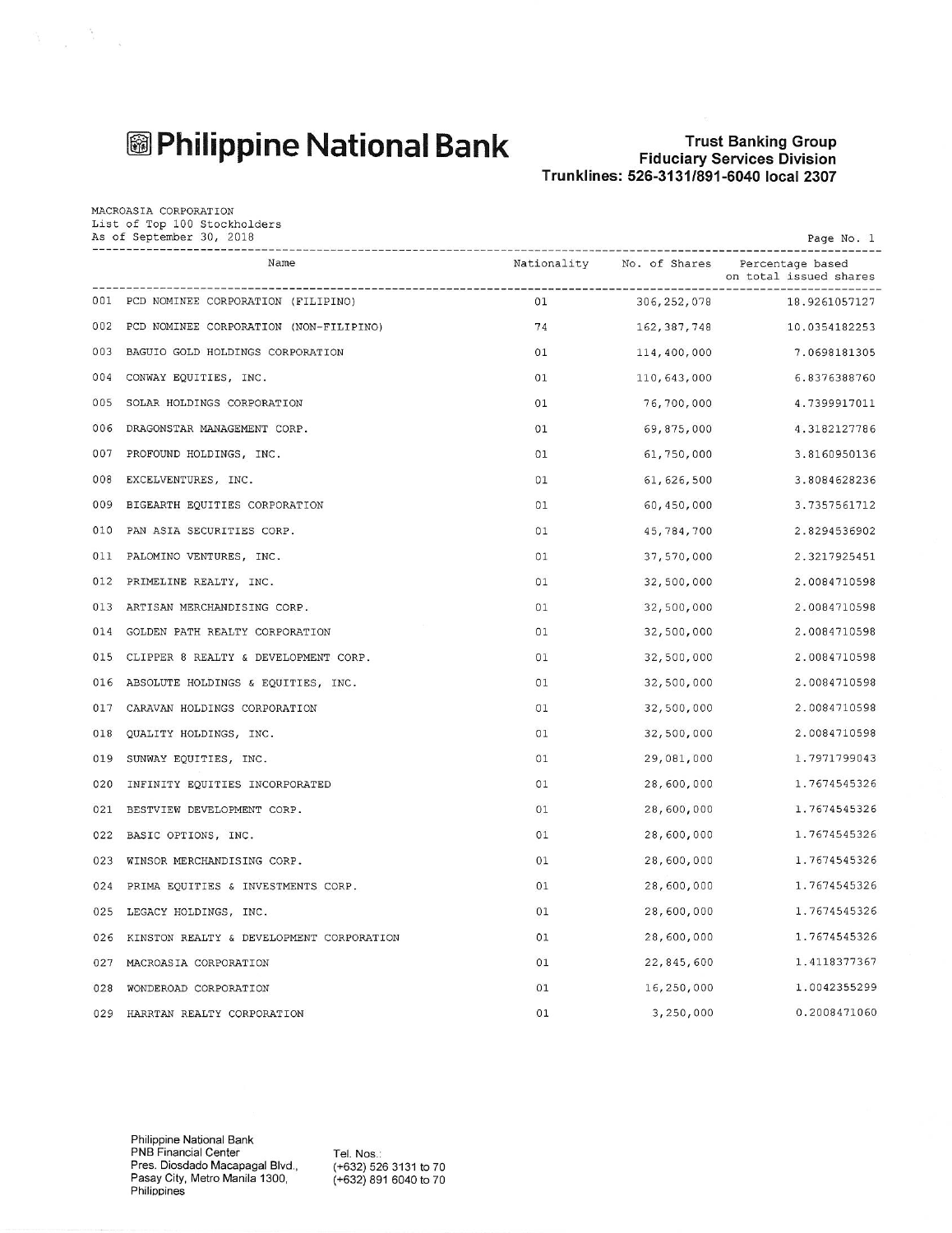## **图Philippine National Bank**

 $\frac{1}{2} \left( \begin{array}{cc} \frac{1}{2} & \frac{1}{2} \\ \frac{1}{2} & \frac{1}{2} \end{array} \right) = \frac{1}{2} \left( \begin{array}{cc} \frac{1}{2} & \frac{1}{2} \\ \frac{1}{2} & \frac{1}{2} \end{array} \right)$ 

### **Trust Banking Group** Fiduciary Services Division<br>Fiduciary Services Division<br>Trunklines: 526-3131/891-6040 local 2307

| MACROASIA CORPORATION<br>List of Top 100 Stockholders<br>As of September 30, 2018<br>Page No. 2 |                                   |             |               |                                            |
|-------------------------------------------------------------------------------------------------|-----------------------------------|-------------|---------------|--------------------------------------------|
|                                                                                                 | Name                              | Nationality | No. of Shares | Percentage based<br>on total issued shares |
| 030                                                                                             | CA/1001-064711                    | 01          | 2,600,000     | 0.1606776848                               |
|                                                                                                 | 031 BATILLER, JR. GREGORIO M.     | 01          | 1,300,000     | 0.0803388424                               |
|                                                                                                 | 032 ASIA LINK HOLDINGS PTE. LTD.  | 01          | 698,817       | 0.0431862683                               |
|                                                                                                 | 033 ZULUETA AGNES M.              | 01          | 494,000       | 0.0305287601                               |
| 034                                                                                             | ANSELMO, TRINIDAD & CO., INC.     | 01          | 394,745       | 0.0243948895                               |
| 035                                                                                             | HERRERA III FLORENTINO M.         | 01          | 299,000       | 0.0184779338                               |
| 036                                                                                             | SIGUION-REYNA LEONARDO T.         | 01          | 260,000       | 0.0160677685                               |
| 037                                                                                             | TIONG SIN AI BENJAMIN             | 04          | 195,000       | 0.0120508264                               |
| 038                                                                                             | YU EMILIO C.                      | 01          | 195,000       | 0.0120508264                               |
| 039                                                                                             | TAN, JR. LUCIO K.                 | 01          | 162,500       | 0.0100423553                               |
| 040                                                                                             | TANENGLIAN MARIANO C.             | 01          | 162,500       | 0.0100423553                               |
| 041                                                                                             | SYCIP GEORGE                      | 02          | 162,500       | 0.0100423553                               |
| 042                                                                                             | CHUA JOSEPH T.                    | 01          | 162,500       | 0.0100423553                               |
| 043                                                                                             | BAUTISTA JAIME J.                 | 01          | 162,500       | 0.0100423553                               |
| 044                                                                                             | MOTORTRADE NATIONWIDE CORPORATION | 01          | 162,500       | 0.0100423553                               |
| 045                                                                                             | CHENG ANTONIO B.                  | 01          | 162,500       | 0.0100423553                               |
| 046                                                                                             | TAN LOZANO A.                     | 01          | 149,500       | 0.0092389669                               |
| 047                                                                                             | ONG DIONISIO                      | 01          | 145,080       | 0.0089658148                               |
| 048                                                                                             | DYHONGPO CARLOS                   | 01          | 135,200       | 0.0083552396                               |
|                                                                                                 | 049 UY SAMUEL CANG                | 01          | 130,000       | 0.0080338842                               |
| 050                                                                                             | TAN MICHAEL G.                    | 01          | 130,000       | 0.0080338842                               |
| 051                                                                                             | TAN LUCIO C.                      | 01          | 130,000       | 0.0080338842                               |
| 052                                                                                             | PRIETO MARIXI R.                  | 01          | 130,000       | 0.0080338842                               |
| 053                                                                                             | TAN CARMEN K.                     | 01          | 130,000       | 0.0080338842                               |
| 054                                                                                             | TIU BEN C.                        | 01          | 130,000       | 0.0080338842                               |
|                                                                                                 | 055 ABOITIZ, JR. ENRIQUE M.       | 01          | 130,000       | 0.0080338842                               |
|                                                                                                 | 056 LIM STEWART C.                | 01          | 130,000       | 0.0080338842                               |
| 057                                                                                             | FLORENTO HECTOR                   | 01          | 130,000       | 0.0080338842                               |
|                                                                                                 | 058 LIM A/C ILIMJS01 JOSEPH       | 01          | 130,000       | 0.0080338842                               |

Tel. Nos.: (+632) 526 3131 to 70<br>(+632) 891 6040 to 70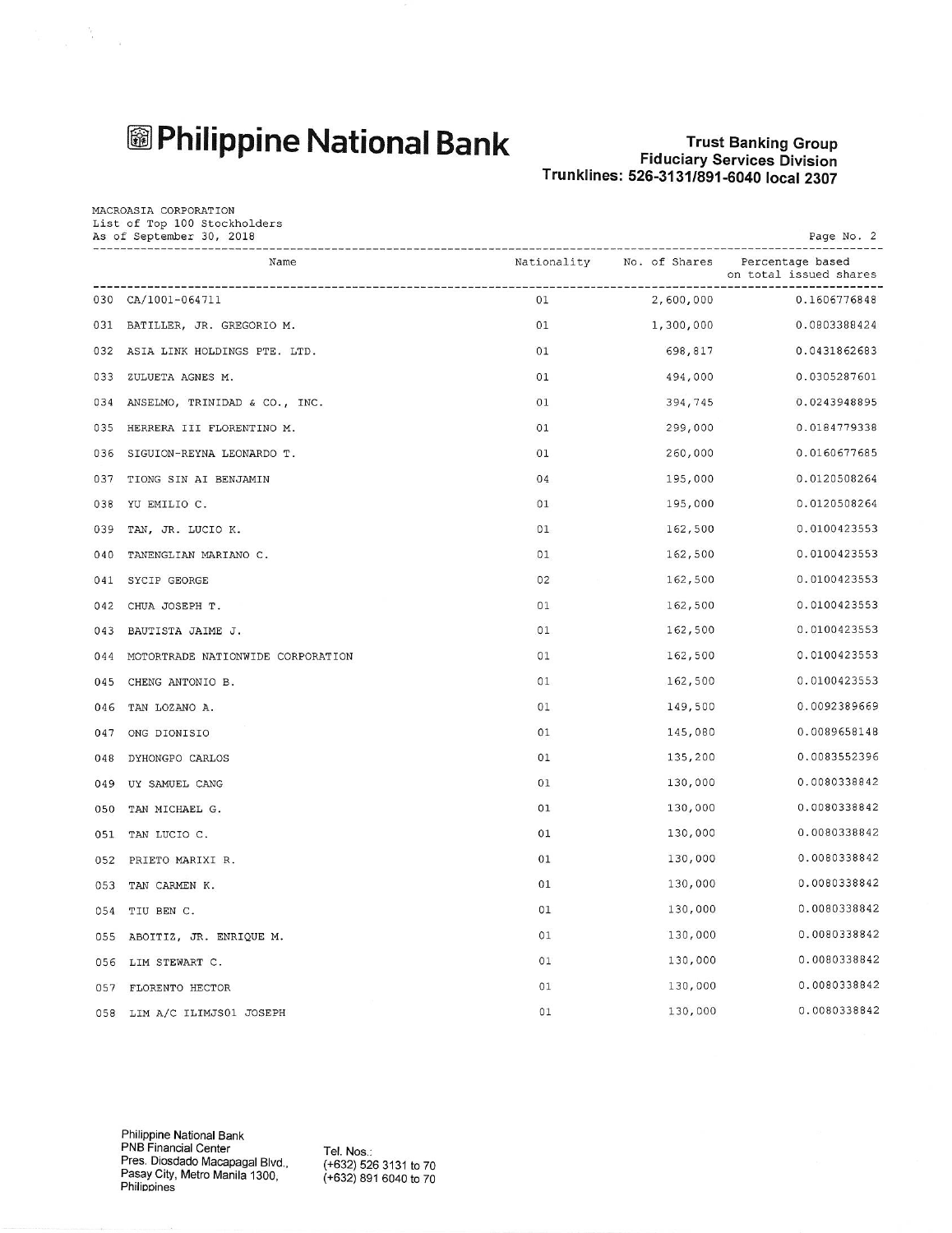## **图Philippine National Bank**

 $\label{eq:1.1} \frac{1}{\lambda} = \frac{3}{2} \frac{1}{\lambda} \left( \frac{1}{\lambda} - \frac{1}{\lambda} \right)$ 

MACROASIA CORPORATION

#### **Trust Banking Group Fiduciary Services Division** Trunklines: 526-3131/891-6040 local 2307

| PRONOGULA CONFONALION<br>List of Top 100 Stockholders<br>As of September 30, 2018<br>Page No. 3 |                                          |             |               |                                            |
|-------------------------------------------------------------------------------------------------|------------------------------------------|-------------|---------------|--------------------------------------------|
|                                                                                                 | Name                                     | Nationality | No. of Shares | Percentage based<br>on total issued shares |
|                                                                                                 | 059 CHUA ANNIE CHU                       | 01          | 91,000        | 0.0056237190                               |
|                                                                                                 | 060 JOSEPH CHUA & CO., INC.              | 01          | 90,298        | 0.0055803360                               |
|                                                                                                 | 061 YAO BONIFACIO                        | 01          | 78,000        | 0.0048203305                               |
|                                                                                                 | 062 DY ANGEL                             | 01          | 65,000        | 0.0040169421                               |
|                                                                                                 | 063 DY (VSK-38) ANTONIO S.               | 01          | 63,700        | 0.0039366033                               |
|                                                                                                 | 064 YING LO LAN                          | 01          | 61,100        | 0.0037759256                               |
| 065                                                                                             | R. COYIUTO SECURITIES, INC.              | 01          | 45,727        | 0.0028258879                               |
| 066                                                                                             | ONG SECURITIES CORPORATION               | 01          | 45,090        | 0.0027865218                               |
| 067                                                                                             | TAN GEORGE D.                            | 03          | 44,980        | 0.0027797239                               |
| 068                                                                                             | IMPERIAL, DE GUZMAN, ABALOS & CO., INC.  | 01          | 41,665        | 0.0025748599                               |
| 069                                                                                             | I. ACKERMAN & CO., INC.                  | 01          | 39,234        | 0.0024246263                               |
|                                                                                                 | 070 G.D. TAN & CO., INC.                 | 01          | 38,168        | 0.0023587484                               |
| 071                                                                                             | TE DENNIS ANG                            | 03          | 35,750        | 0.0022093182                               |
| 072                                                                                             | TEE LING KIAT &/OR LEE LIN HO O          | 01          | 32,825        | 0.0020285558                               |
|                                                                                                 | 073 DEFENSOR A/C IDEFMA01 MA. THERESA T. | 01          | 32,500        | 0.0020084711                               |
| 074                                                                                             | E. SANTAMARIA & CO., INC.                | 01          | 32,422        | 0.0020036507                               |
| 075                                                                                             | EBC SECURITIES CORPORATION               | 01          | 30,875        | 0.0019080475                               |
|                                                                                                 | 076 GO ZENAID YAP                        | 01          | 29,250        | 0.0018076240                               |
| 077                                                                                             | MARIANO YU & CO., INC.                   | 01          | 27,800        | 0.0017180152                               |
| 078                                                                                             | HO LILY S.                               | 01          | 26,000        | 0.0016067768                               |
|                                                                                                 | 079 BA SECURITIES, INC.                  | 01          | 26,000        | 0.0016067768                               |
| 080                                                                                             | SECURITIES SPECIALIST, INC.              | 01          | 25,636        | 0.0015842820                               |
| 081                                                                                             | CHING NENITA                             | 01          | 23,400        | 0.0014460992                               |
|                                                                                                 | 082 CONELIA                              | 01          | 23,400        | 0.0014460992                               |
|                                                                                                 | 083 WEE AH KEE                           | 04          | 22,625        | 0.0013982049                               |
| 084                                                                                             | ANSALDO, GODINEZ & CO., INC.             | 01          | 21,554        | 0.0013320180                               |
|                                                                                                 | 085 PAN ASIA SECURITIES CORP.            | 01          | 20,800        | 0.0012854215                               |
| 086                                                                                             | ASUNCION A/C IASUKE01 KENNETH C.         | 01          | 19,500        | 0.0012050826                               |
| 087                                                                                             | ASIAN APPRAISAL HOLDINGS, INC.           | 01          | 18,571        | 0.0011476713                               |

Tel. Nos.: (+632) 526 3131 to 70 (+632) 891 6040 to 70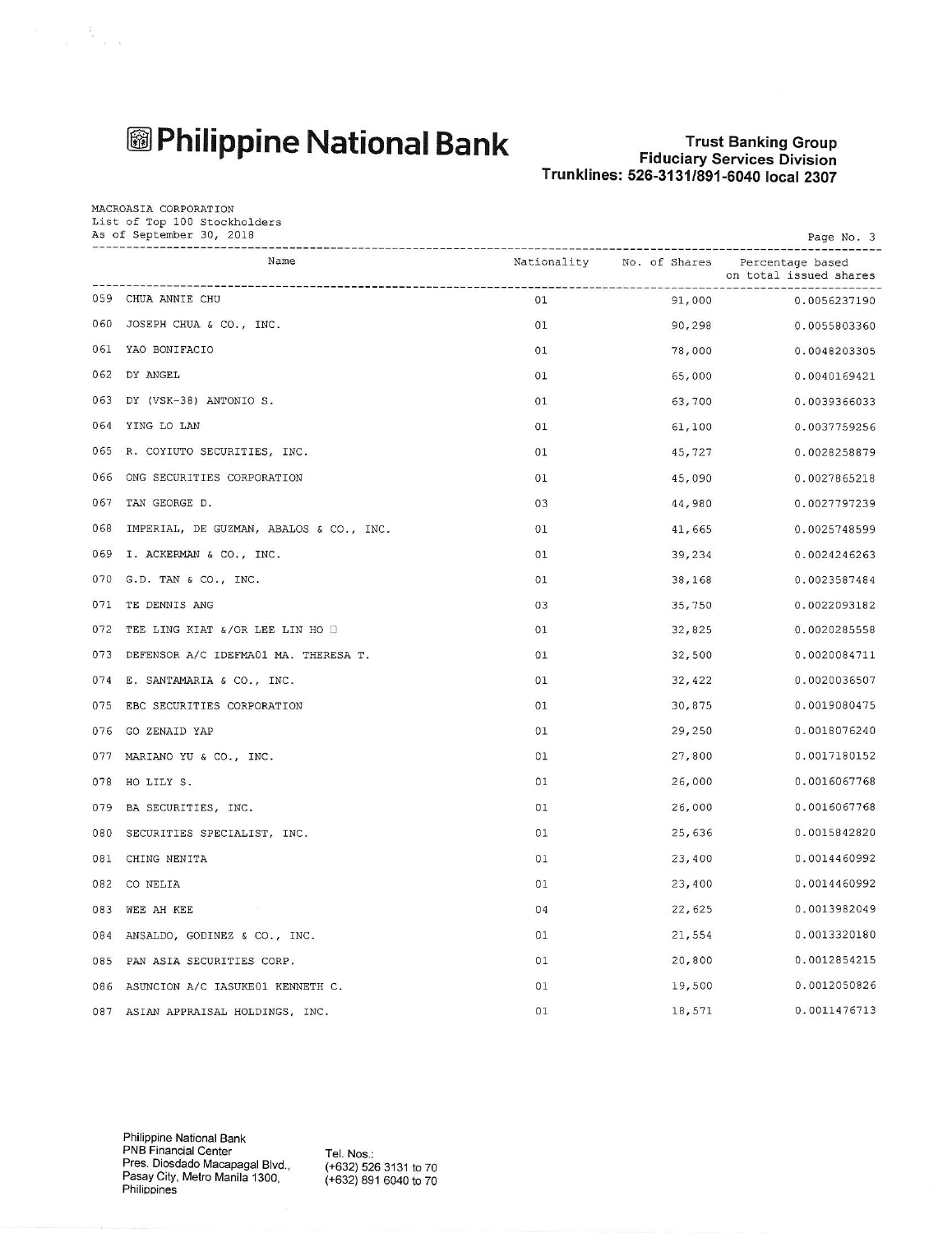## **<sup>3</sup> Philippine National Bank**

# Trust Banking Group<br>Fiduciary Services Division<br>Trunklines: 526-3131/891-6040 local 2307

 $\overline{\phantom{a}}$ 

| MACROASIA CORPORATION<br>List of Top 100 Stockholders<br>As of September 30, 2018<br>Page No. 4<br>----------------- |                                    |    |               |                                                                      |
|----------------------------------------------------------------------------------------------------------------------|------------------------------------|----|---------------|----------------------------------------------------------------------|
|                                                                                                                      | Name                               |    |               | Nationality No. of Shares Percentage based<br>on total issued shares |
|                                                                                                                      | 088 TIONG SECURITIES, INC.         | 01 |               | 18,278 0.0011295641                                                  |
|                                                                                                                      | 089 H. E. BENNETT SECURITIES, INC. | 01 | 17,680        | 0.0010926083                                                         |
| 090                                                                                                                  | DAVID GO SECURITIES CORP.          | 01 | 17,654        | 0.0010910015                                                         |
| 091                                                                                                                  | UY ALFONSO                         | 01 | 17,368        | 0.0010733269                                                         |
|                                                                                                                      | 092 J.T. FLORES JR. & CO., INC.    | 01 | 16,302        | 0.0010074491                                                         |
| 093                                                                                                                  | VALENZUELA RAYMUNDO R.             | 01 | 16,250        | 0.0010042355                                                         |
| 094                                                                                                                  | TAN OSCAR NG                       | 01 | 16,250        | 0.0010042355                                                         |
|                                                                                                                      | 095 R & L INVESTMENT, INC.         | 01 | 14,898        | 0.0009206831                                                         |
|                                                                                                                      | 096 R. C. LEE SECURITIES, INC.     | 01 | 14,430        | 0.0008917612                                                         |
|                                                                                                                      | 097 S. M. VALDEZ SECURITIES CORP.  | 01 | 13,949        | 0.0008620358                                                         |
| 098                                                                                                                  | NG, JAMES O. &/OR ELSIE Y. NG      | 01 | 13,000        | 0.0008033884                                                         |
| 099                                                                                                                  | ANGPING & ASSOCIATES SEC., INC.    | 01 | 13,000        | 0.0008033884                                                         |
| 100                                                                                                                  | KWAN FLORDELIZ                     | 01 | 13,000        | 0.0008033884                                                         |
| Total                                                                                                                |                                    |    | 1,617,224,397 | 99.9430276479<br>===========================                         |

 $Legend:$ 

 $\mathbb{R}^3$  .

|  |                                                                        | 05 - Australian     |
|--|------------------------------------------------------------------------|---------------------|
|  |                                                                        | 06 - Norwegian      |
|  |                                                                        | $60 - Others$       |
|  |                                                                        | 74 - Non - Filipino |
|  | 01 - Filipino<br>$02$ - American<br>$03$ - Chinese<br>04 - Singaporean |                     |

Tel. Nos.:<br>(+632) 526 3131 to 70<br>(+632) 891 6040 to 70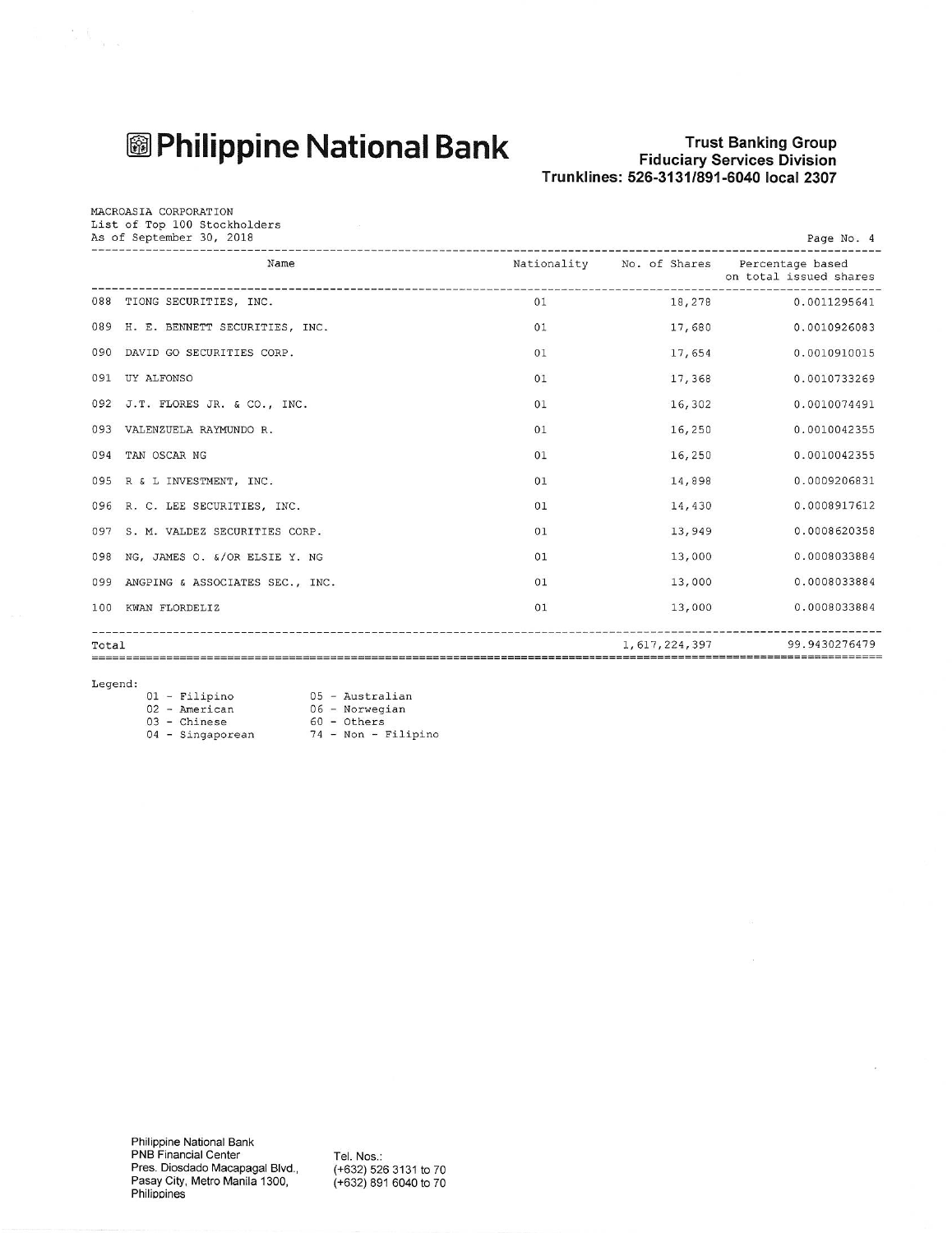#### **BENEFICIAL OWNER REPORT**

Company Code - MAC0000000 & Company Name - MACROASIA CORP.

Business Date: September 28, 2018

| UPCC SECURITIES CORP.<br>29,000<br>A & A SECURITIES, INC.<br>353,600<br><b>ABACUS SECURITIES CORPORATION</b><br>5,789,687<br>PHILSTOCKS FINANCIAL INC<br>281,884<br>A. T. DE CASTRO SECURITIES CORP.<br>595,360<br>ALPHA SECURITIES CORP.<br>325,000<br><b>BA SECURITIES, INC.</b><br>60,931<br>AP SECURITIES INCORPORATED<br>1,267,265<br>ANSALDO, GODINEZ & CO., INC.<br>573,660<br>AB CAPITAL SECURITIES, INC.<br>1,049,462<br>SB EQUITIES, INC.<br>11,761,280<br>ASIA PACIFIC CAPITAL EQUITIES & SECURITIES CORP.<br>13,000<br>ASIASEC EQUITIES, INC.<br>790,425<br><b>ASTRA SECURITIES CORPORATION</b><br>6,977,925<br>BELSON SECURITIES, INC.<br>12,053,260<br>BENJAMIN CO CA & CO., INC.<br>16,250<br>B. H. CHUA SECURITIES CORPORATION<br>13,390<br>JAKA SECURITIES CORP.<br>2,600<br><b>BPI SECURITIES CORPORATION</b><br>10,441,757<br>CAMPOS, LANUZA & COMPANY, INC.<br>2,829,490<br>SINCERE SECURITIES CORPORATION<br>5,200<br><b>BDO NOMURA SECURITIES INC</b><br>717,127<br>CITISECURITIES, INC.<br>3,023,870<br>TRITON SECURITIES CORP.<br>6,397,790<br><b>IGC SECURITIES INC.</b><br>15,340<br><b>CUALOPING SECURITIES CORPORATION</b><br>975<br>DAVID GO SECURITIES CORP.<br>40,475<br>DIVERSIFIED SECURITIES, INC.<br>21,076<br>E. CHUA CHIACO SECURITIES, INC.<br>300,685<br><b>EAST WEST CAPITAL CORPORATION</b><br>1,159<br><b>EASTERN SECURITIES DEVELOPMENT CORPORATION</b><br>630,635<br>EQUITIWORLD SECURITIES, INC.<br>52,900<br>EVERGREEN STOCK BROKERAGE & SEC., INC.<br>128,600<br>FIRST ORIENT SECURITIES, INC.<br>14,310<br>FIRST INTEGRATED CAPITAL SECURITIES, INC.<br>1,300,000<br>71,990<br>F. YAP SECURITIES, INC.<br>GLOBALINKS SECURITIES & STOCKS, INC.<br>142,025<br>JSG SECURITIES, INC.<br>89,375<br><b>GOLDSTAR SECURITIES, INC.</b><br>390,000<br>GUILD SECURITIES, INC.<br>7,009,237<br>HDI SECURITIES, INC.<br>3,388,220<br>H. E. BENNETT SECURITIES, INC.<br>5,980<br>HK SECURITIES, INC.<br>1,300<br>I. ACKERMAN & CO., INC.<br>7,449<br>I. B. GIMENEZ SECURITIES, INC.<br>73,450<br>INVESTORS SECURITIES, INC,<br>576,673 | <b>BPNAME</b>                           | <b>HOLDINGS</b> |
|----------------------------------------------------------------------------------------------------------------------------------------------------------------------------------------------------------------------------------------------------------------------------------------------------------------------------------------------------------------------------------------------------------------------------------------------------------------------------------------------------------------------------------------------------------------------------------------------------------------------------------------------------------------------------------------------------------------------------------------------------------------------------------------------------------------------------------------------------------------------------------------------------------------------------------------------------------------------------------------------------------------------------------------------------------------------------------------------------------------------------------------------------------------------------------------------------------------------------------------------------------------------------------------------------------------------------------------------------------------------------------------------------------------------------------------------------------------------------------------------------------------------------------------------------------------------------------------------------------------------------------------------------------------------------------------------------------------------------------------------------------------------------------------------------------------------------------------------------------------------------------------------------------------------------------------------------------------------------------------------------------------------------------------------------------------------------|-----------------------------------------|-----------------|
|                                                                                                                                                                                                                                                                                                                                                                                                                                                                                                                                                                                                                                                                                                                                                                                                                                                                                                                                                                                                                                                                                                                                                                                                                                                                                                                                                                                                                                                                                                                                                                                                                                                                                                                                                                                                                                                                                                                                                                                                                                                                            |                                         |                 |
|                                                                                                                                                                                                                                                                                                                                                                                                                                                                                                                                                                                                                                                                                                                                                                                                                                                                                                                                                                                                                                                                                                                                                                                                                                                                                                                                                                                                                                                                                                                                                                                                                                                                                                                                                                                                                                                                                                                                                                                                                                                                            |                                         |                 |
|                                                                                                                                                                                                                                                                                                                                                                                                                                                                                                                                                                                                                                                                                                                                                                                                                                                                                                                                                                                                                                                                                                                                                                                                                                                                                                                                                                                                                                                                                                                                                                                                                                                                                                                                                                                                                                                                                                                                                                                                                                                                            |                                         |                 |
|                                                                                                                                                                                                                                                                                                                                                                                                                                                                                                                                                                                                                                                                                                                                                                                                                                                                                                                                                                                                                                                                                                                                                                                                                                                                                                                                                                                                                                                                                                                                                                                                                                                                                                                                                                                                                                                                                                                                                                                                                                                                            |                                         |                 |
|                                                                                                                                                                                                                                                                                                                                                                                                                                                                                                                                                                                                                                                                                                                                                                                                                                                                                                                                                                                                                                                                                                                                                                                                                                                                                                                                                                                                                                                                                                                                                                                                                                                                                                                                                                                                                                                                                                                                                                                                                                                                            |                                         |                 |
|                                                                                                                                                                                                                                                                                                                                                                                                                                                                                                                                                                                                                                                                                                                                                                                                                                                                                                                                                                                                                                                                                                                                                                                                                                                                                                                                                                                                                                                                                                                                                                                                                                                                                                                                                                                                                                                                                                                                                                                                                                                                            |                                         |                 |
|                                                                                                                                                                                                                                                                                                                                                                                                                                                                                                                                                                                                                                                                                                                                                                                                                                                                                                                                                                                                                                                                                                                                                                                                                                                                                                                                                                                                                                                                                                                                                                                                                                                                                                                                                                                                                                                                                                                                                                                                                                                                            |                                         |                 |
|                                                                                                                                                                                                                                                                                                                                                                                                                                                                                                                                                                                                                                                                                                                                                                                                                                                                                                                                                                                                                                                                                                                                                                                                                                                                                                                                                                                                                                                                                                                                                                                                                                                                                                                                                                                                                                                                                                                                                                                                                                                                            |                                         |                 |
|                                                                                                                                                                                                                                                                                                                                                                                                                                                                                                                                                                                                                                                                                                                                                                                                                                                                                                                                                                                                                                                                                                                                                                                                                                                                                                                                                                                                                                                                                                                                                                                                                                                                                                                                                                                                                                                                                                                                                                                                                                                                            |                                         |                 |
|                                                                                                                                                                                                                                                                                                                                                                                                                                                                                                                                                                                                                                                                                                                                                                                                                                                                                                                                                                                                                                                                                                                                                                                                                                                                                                                                                                                                                                                                                                                                                                                                                                                                                                                                                                                                                                                                                                                                                                                                                                                                            |                                         |                 |
|                                                                                                                                                                                                                                                                                                                                                                                                                                                                                                                                                                                                                                                                                                                                                                                                                                                                                                                                                                                                                                                                                                                                                                                                                                                                                                                                                                                                                                                                                                                                                                                                                                                                                                                                                                                                                                                                                                                                                                                                                                                                            |                                         |                 |
|                                                                                                                                                                                                                                                                                                                                                                                                                                                                                                                                                                                                                                                                                                                                                                                                                                                                                                                                                                                                                                                                                                                                                                                                                                                                                                                                                                                                                                                                                                                                                                                                                                                                                                                                                                                                                                                                                                                                                                                                                                                                            |                                         |                 |
|                                                                                                                                                                                                                                                                                                                                                                                                                                                                                                                                                                                                                                                                                                                                                                                                                                                                                                                                                                                                                                                                                                                                                                                                                                                                                                                                                                                                                                                                                                                                                                                                                                                                                                                                                                                                                                                                                                                                                                                                                                                                            |                                         |                 |
|                                                                                                                                                                                                                                                                                                                                                                                                                                                                                                                                                                                                                                                                                                                                                                                                                                                                                                                                                                                                                                                                                                                                                                                                                                                                                                                                                                                                                                                                                                                                                                                                                                                                                                                                                                                                                                                                                                                                                                                                                                                                            |                                         |                 |
|                                                                                                                                                                                                                                                                                                                                                                                                                                                                                                                                                                                                                                                                                                                                                                                                                                                                                                                                                                                                                                                                                                                                                                                                                                                                                                                                                                                                                                                                                                                                                                                                                                                                                                                                                                                                                                                                                                                                                                                                                                                                            |                                         |                 |
|                                                                                                                                                                                                                                                                                                                                                                                                                                                                                                                                                                                                                                                                                                                                                                                                                                                                                                                                                                                                                                                                                                                                                                                                                                                                                                                                                                                                                                                                                                                                                                                                                                                                                                                                                                                                                                                                                                                                                                                                                                                                            |                                         |                 |
|                                                                                                                                                                                                                                                                                                                                                                                                                                                                                                                                                                                                                                                                                                                                                                                                                                                                                                                                                                                                                                                                                                                                                                                                                                                                                                                                                                                                                                                                                                                                                                                                                                                                                                                                                                                                                                                                                                                                                                                                                                                                            |                                         |                 |
|                                                                                                                                                                                                                                                                                                                                                                                                                                                                                                                                                                                                                                                                                                                                                                                                                                                                                                                                                                                                                                                                                                                                                                                                                                                                                                                                                                                                                                                                                                                                                                                                                                                                                                                                                                                                                                                                                                                                                                                                                                                                            |                                         |                 |
|                                                                                                                                                                                                                                                                                                                                                                                                                                                                                                                                                                                                                                                                                                                                                                                                                                                                                                                                                                                                                                                                                                                                                                                                                                                                                                                                                                                                                                                                                                                                                                                                                                                                                                                                                                                                                                                                                                                                                                                                                                                                            |                                         |                 |
|                                                                                                                                                                                                                                                                                                                                                                                                                                                                                                                                                                                                                                                                                                                                                                                                                                                                                                                                                                                                                                                                                                                                                                                                                                                                                                                                                                                                                                                                                                                                                                                                                                                                                                                                                                                                                                                                                                                                                                                                                                                                            |                                         |                 |
|                                                                                                                                                                                                                                                                                                                                                                                                                                                                                                                                                                                                                                                                                                                                                                                                                                                                                                                                                                                                                                                                                                                                                                                                                                                                                                                                                                                                                                                                                                                                                                                                                                                                                                                                                                                                                                                                                                                                                                                                                                                                            |                                         |                 |
|                                                                                                                                                                                                                                                                                                                                                                                                                                                                                                                                                                                                                                                                                                                                                                                                                                                                                                                                                                                                                                                                                                                                                                                                                                                                                                                                                                                                                                                                                                                                                                                                                                                                                                                                                                                                                                                                                                                                                                                                                                                                            |                                         |                 |
|                                                                                                                                                                                                                                                                                                                                                                                                                                                                                                                                                                                                                                                                                                                                                                                                                                                                                                                                                                                                                                                                                                                                                                                                                                                                                                                                                                                                                                                                                                                                                                                                                                                                                                                                                                                                                                                                                                                                                                                                                                                                            |                                         |                 |
|                                                                                                                                                                                                                                                                                                                                                                                                                                                                                                                                                                                                                                                                                                                                                                                                                                                                                                                                                                                                                                                                                                                                                                                                                                                                                                                                                                                                                                                                                                                                                                                                                                                                                                                                                                                                                                                                                                                                                                                                                                                                            |                                         |                 |
|                                                                                                                                                                                                                                                                                                                                                                                                                                                                                                                                                                                                                                                                                                                                                                                                                                                                                                                                                                                                                                                                                                                                                                                                                                                                                                                                                                                                                                                                                                                                                                                                                                                                                                                                                                                                                                                                                                                                                                                                                                                                            |                                         |                 |
|                                                                                                                                                                                                                                                                                                                                                                                                                                                                                                                                                                                                                                                                                                                                                                                                                                                                                                                                                                                                                                                                                                                                                                                                                                                                                                                                                                                                                                                                                                                                                                                                                                                                                                                                                                                                                                                                                                                                                                                                                                                                            |                                         |                 |
|                                                                                                                                                                                                                                                                                                                                                                                                                                                                                                                                                                                                                                                                                                                                                                                                                                                                                                                                                                                                                                                                                                                                                                                                                                                                                                                                                                                                                                                                                                                                                                                                                                                                                                                                                                                                                                                                                                                                                                                                                                                                            |                                         |                 |
|                                                                                                                                                                                                                                                                                                                                                                                                                                                                                                                                                                                                                                                                                                                                                                                                                                                                                                                                                                                                                                                                                                                                                                                                                                                                                                                                                                                                                                                                                                                                                                                                                                                                                                                                                                                                                                                                                                                                                                                                                                                                            |                                         |                 |
|                                                                                                                                                                                                                                                                                                                                                                                                                                                                                                                                                                                                                                                                                                                                                                                                                                                                                                                                                                                                                                                                                                                                                                                                                                                                                                                                                                                                                                                                                                                                                                                                                                                                                                                                                                                                                                                                                                                                                                                                                                                                            |                                         |                 |
|                                                                                                                                                                                                                                                                                                                                                                                                                                                                                                                                                                                                                                                                                                                                                                                                                                                                                                                                                                                                                                                                                                                                                                                                                                                                                                                                                                                                                                                                                                                                                                                                                                                                                                                                                                                                                                                                                                                                                                                                                                                                            |                                         |                 |
|                                                                                                                                                                                                                                                                                                                                                                                                                                                                                                                                                                                                                                                                                                                                                                                                                                                                                                                                                                                                                                                                                                                                                                                                                                                                                                                                                                                                                                                                                                                                                                                                                                                                                                                                                                                                                                                                                                                                                                                                                                                                            |                                         |                 |
|                                                                                                                                                                                                                                                                                                                                                                                                                                                                                                                                                                                                                                                                                                                                                                                                                                                                                                                                                                                                                                                                                                                                                                                                                                                                                                                                                                                                                                                                                                                                                                                                                                                                                                                                                                                                                                                                                                                                                                                                                                                                            |                                         |                 |
|                                                                                                                                                                                                                                                                                                                                                                                                                                                                                                                                                                                                                                                                                                                                                                                                                                                                                                                                                                                                                                                                                                                                                                                                                                                                                                                                                                                                                                                                                                                                                                                                                                                                                                                                                                                                                                                                                                                                                                                                                                                                            |                                         |                 |
|                                                                                                                                                                                                                                                                                                                                                                                                                                                                                                                                                                                                                                                                                                                                                                                                                                                                                                                                                                                                                                                                                                                                                                                                                                                                                                                                                                                                                                                                                                                                                                                                                                                                                                                                                                                                                                                                                                                                                                                                                                                                            |                                         |                 |
|                                                                                                                                                                                                                                                                                                                                                                                                                                                                                                                                                                                                                                                                                                                                                                                                                                                                                                                                                                                                                                                                                                                                                                                                                                                                                                                                                                                                                                                                                                                                                                                                                                                                                                                                                                                                                                                                                                                                                                                                                                                                            |                                         |                 |
|                                                                                                                                                                                                                                                                                                                                                                                                                                                                                                                                                                                                                                                                                                                                                                                                                                                                                                                                                                                                                                                                                                                                                                                                                                                                                                                                                                                                                                                                                                                                                                                                                                                                                                                                                                                                                                                                                                                                                                                                                                                                            |                                         |                 |
|                                                                                                                                                                                                                                                                                                                                                                                                                                                                                                                                                                                                                                                                                                                                                                                                                                                                                                                                                                                                                                                                                                                                                                                                                                                                                                                                                                                                                                                                                                                                                                                                                                                                                                                                                                                                                                                                                                                                                                                                                                                                            |                                         |                 |
|                                                                                                                                                                                                                                                                                                                                                                                                                                                                                                                                                                                                                                                                                                                                                                                                                                                                                                                                                                                                                                                                                                                                                                                                                                                                                                                                                                                                                                                                                                                                                                                                                                                                                                                                                                                                                                                                                                                                                                                                                                                                            |                                         |                 |
|                                                                                                                                                                                                                                                                                                                                                                                                                                                                                                                                                                                                                                                                                                                                                                                                                                                                                                                                                                                                                                                                                                                                                                                                                                                                                                                                                                                                                                                                                                                                                                                                                                                                                                                                                                                                                                                                                                                                                                                                                                                                            |                                         |                 |
|                                                                                                                                                                                                                                                                                                                                                                                                                                                                                                                                                                                                                                                                                                                                                                                                                                                                                                                                                                                                                                                                                                                                                                                                                                                                                                                                                                                                                                                                                                                                                                                                                                                                                                                                                                                                                                                                                                                                                                                                                                                                            |                                         |                 |
|                                                                                                                                                                                                                                                                                                                                                                                                                                                                                                                                                                                                                                                                                                                                                                                                                                                                                                                                                                                                                                                                                                                                                                                                                                                                                                                                                                                                                                                                                                                                                                                                                                                                                                                                                                                                                                                                                                                                                                                                                                                                            |                                         |                 |
|                                                                                                                                                                                                                                                                                                                                                                                                                                                                                                                                                                                                                                                                                                                                                                                                                                                                                                                                                                                                                                                                                                                                                                                                                                                                                                                                                                                                                                                                                                                                                                                                                                                                                                                                                                                                                                                                                                                                                                                                                                                                            |                                         |                 |
|                                                                                                                                                                                                                                                                                                                                                                                                                                                                                                                                                                                                                                                                                                                                                                                                                                                                                                                                                                                                                                                                                                                                                                                                                                                                                                                                                                                                                                                                                                                                                                                                                                                                                                                                                                                                                                                                                                                                                                                                                                                                            |                                         |                 |
|                                                                                                                                                                                                                                                                                                                                                                                                                                                                                                                                                                                                                                                                                                                                                                                                                                                                                                                                                                                                                                                                                                                                                                                                                                                                                                                                                                                                                                                                                                                                                                                                                                                                                                                                                                                                                                                                                                                                                                                                                                                                            |                                         |                 |
|                                                                                                                                                                                                                                                                                                                                                                                                                                                                                                                                                                                                                                                                                                                                                                                                                                                                                                                                                                                                                                                                                                                                                                                                                                                                                                                                                                                                                                                                                                                                                                                                                                                                                                                                                                                                                                                                                                                                                                                                                                                                            |                                         |                 |
|                                                                                                                                                                                                                                                                                                                                                                                                                                                                                                                                                                                                                                                                                                                                                                                                                                                                                                                                                                                                                                                                                                                                                                                                                                                                                                                                                                                                                                                                                                                                                                                                                                                                                                                                                                                                                                                                                                                                                                                                                                                                            |                                         |                 |
|                                                                                                                                                                                                                                                                                                                                                                                                                                                                                                                                                                                                                                                                                                                                                                                                                                                                                                                                                                                                                                                                                                                                                                                                                                                                                                                                                                                                                                                                                                                                                                                                                                                                                                                                                                                                                                                                                                                                                                                                                                                                            | IMPERIAL, DE GUZMAN, ABALOS & CO., INC. | 2,925           |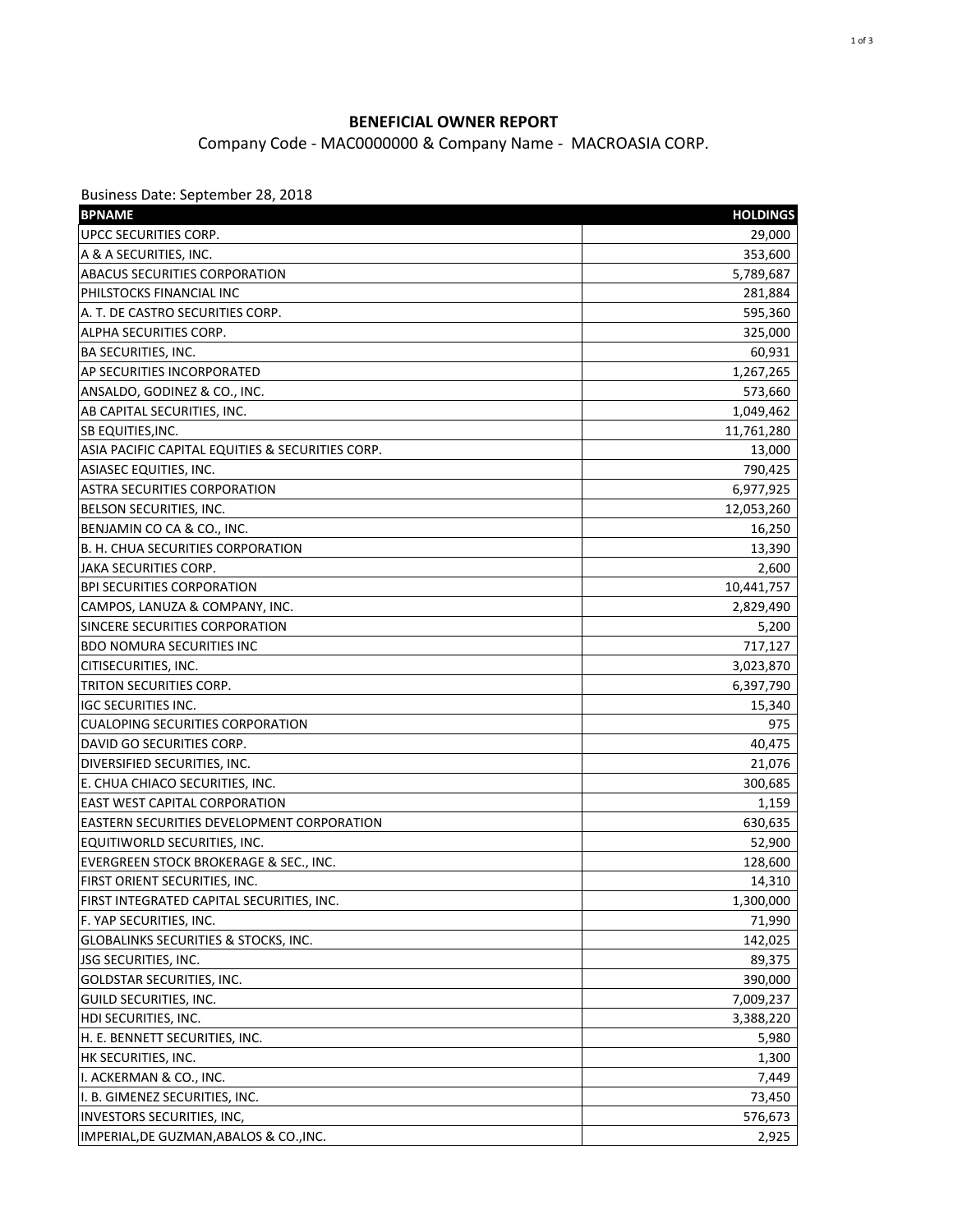| ASIAN CAPITAL EQUITIES, INC.<br>VALUE QUEST SECURITIES CORPORATION<br>130,000<br><b>STRATEGIC EQUITIES CORP.</b><br>4,100,811<br>LARRGO SECURITIES CO., INC.<br>424,125<br>LOPEZ, LOCSIN, LEDESMA & CO., INC.<br>LUCKY SECURITIES, INC.<br>588,900<br><b>MANDARIN SECURITIES CORPORATION</b><br>2,606,650 | 9,100<br>6,500<br>2,500<br>189 |
|-----------------------------------------------------------------------------------------------------------------------------------------------------------------------------------------------------------------------------------------------------------------------------------------------------------|--------------------------------|
|                                                                                                                                                                                                                                                                                                           |                                |
|                                                                                                                                                                                                                                                                                                           |                                |
|                                                                                                                                                                                                                                                                                                           |                                |
|                                                                                                                                                                                                                                                                                                           |                                |
|                                                                                                                                                                                                                                                                                                           |                                |
|                                                                                                                                                                                                                                                                                                           |                                |
|                                                                                                                                                                                                                                                                                                           |                                |
| COL Financial Group, Inc.<br>30,339,903                                                                                                                                                                                                                                                                   |                                |
| DA MARKET SECURITIES, INC.                                                                                                                                                                                                                                                                                |                                |
| MERCANTILE SECURITIES CORP.<br>3,069,300                                                                                                                                                                                                                                                                  |                                |
| MDR SECURITIES, INC.<br>95,800                                                                                                                                                                                                                                                                            |                                |
| DEUTSCHE REGIS PARTNERS, INC.                                                                                                                                                                                                                                                                             |                                |
| MOUNT PEAK SECURITIES, INC.<br>23,020                                                                                                                                                                                                                                                                     |                                |
| NEW WORLD SECURITIES CO., INC.<br>110,450                                                                                                                                                                                                                                                                 |                                |
| OPTIMUM SECURITIES CORPORATION<br>181,725                                                                                                                                                                                                                                                                 |                                |
| 64,575<br><b>RCBC SECURITIES, INC.</b>                                                                                                                                                                                                                                                                    |                                |
| PAN ASIA SECURITIES CORP.<br>81,569,365                                                                                                                                                                                                                                                                   |                                |
| PAPA SECURITIES CORPORATION<br>1,325,323                                                                                                                                                                                                                                                                  |                                |
| MAYBANK ATR KIM ENG SECURITIES, INC.<br>3,428,810                                                                                                                                                                                                                                                         |                                |
| PLATINUM SECURITIES, INC.                                                                                                                                                                                                                                                                                 | 975                            |
| PNB SECURITIES, INC.<br>454,105                                                                                                                                                                                                                                                                           |                                |
| PREMIUM SECURITIES, INC.<br>63,180                                                                                                                                                                                                                                                                        |                                |
| SALISBURY BKT SECURITIES CORPORATION<br>13,010                                                                                                                                                                                                                                                            |                                |
| QUALITY INVESTMENTS & SECURITIES CORPORATION<br>429,325                                                                                                                                                                                                                                                   |                                |
| R & L INVESTMENTS, INC.<br>33,800                                                                                                                                                                                                                                                                         |                                |
| <b>ALAKOR SECURITIES CORPORATION</b>                                                                                                                                                                                                                                                                      | 6,500                          |
| R. COYIUTO SECURITIES, INC.<br>69,550                                                                                                                                                                                                                                                                     |                                |
| REGINA CAPITAL DEVELOPMENT CORPORATION<br>334,375                                                                                                                                                                                                                                                         |                                |
| R. NUBLA SECURITIES, INC.<br>545,090                                                                                                                                                                                                                                                                      |                                |
| AAA SOUTHEAST EQUITIES, INCORPORATED<br>520,975                                                                                                                                                                                                                                                           |                                |
| R. S. LIM & CO., INC.<br>124,852                                                                                                                                                                                                                                                                          |                                |
| <b>RTG &amp; COMPANY, INC.</b><br>29,210                                                                                                                                                                                                                                                                  |                                |
| S.J. ROXAS & CO., INC.<br>32,071                                                                                                                                                                                                                                                                          |                                |
| SECURITIES SPECIALISTS, INC.<br>12,246                                                                                                                                                                                                                                                                    |                                |
| FIDELITY SECURITIES, INC.<br>165,100                                                                                                                                                                                                                                                                      |                                |
| 596,730<br>SUMMIT SECURITIES, INC.                                                                                                                                                                                                                                                                        |                                |
| STANDARD SECURITIES CORPORATION<br>195,275                                                                                                                                                                                                                                                                |                                |
| TANSENGCO & CO., INC.<br>217,126                                                                                                                                                                                                                                                                          |                                |
| THE FIRST RESOURCES MANAGEMENT & SECURITIES CORP.<br>788,245                                                                                                                                                                                                                                              |                                |
| TOWER SECURITIES, INC.<br>216,530                                                                                                                                                                                                                                                                         |                                |
| <b>UCPB SECURITIES, INC.</b><br>629,200                                                                                                                                                                                                                                                                   |                                |
| UOB KAY HIAN SECURITIES (PHILS.), INC.<br>130,000                                                                                                                                                                                                                                                         |                                |
| VENTURE SECURITIES, INC.<br>18,850                                                                                                                                                                                                                                                                        |                                |
| FIRST METRO SECURITIES BROKERAGE CORP.<br>5,670,199                                                                                                                                                                                                                                                       |                                |
| <b>WEALTH SECURITIES, INC.</b><br>29,225,292                                                                                                                                                                                                                                                              |                                |
| WESTLINK GLOBAL EQUITIES, INC.<br>69,875                                                                                                                                                                                                                                                                  |                                |
| BERNAD SECURITIES, INC.<br>247,175                                                                                                                                                                                                                                                                        |                                |
| YAO & ZIALCITA, INC.<br>169,085                                                                                                                                                                                                                                                                           |                                |
| YU & COMPANY, INC.<br>285,454                                                                                                                                                                                                                                                                             |                                |
| <b>BDO SECURITIES CORPORATION</b><br>34,254,300                                                                                                                                                                                                                                                           |                                |
| EAGLE EQUITIES, INC.<br>291,430                                                                                                                                                                                                                                                                           |                                |
| <b>GOLDEN TOWER SECURITIES &amp; HOLDINGS, INC.</b><br>42,185                                                                                                                                                                                                                                             |                                |
| SOLAR SECURITIES, INC.<br>687,900                                                                                                                                                                                                                                                                         |                                |